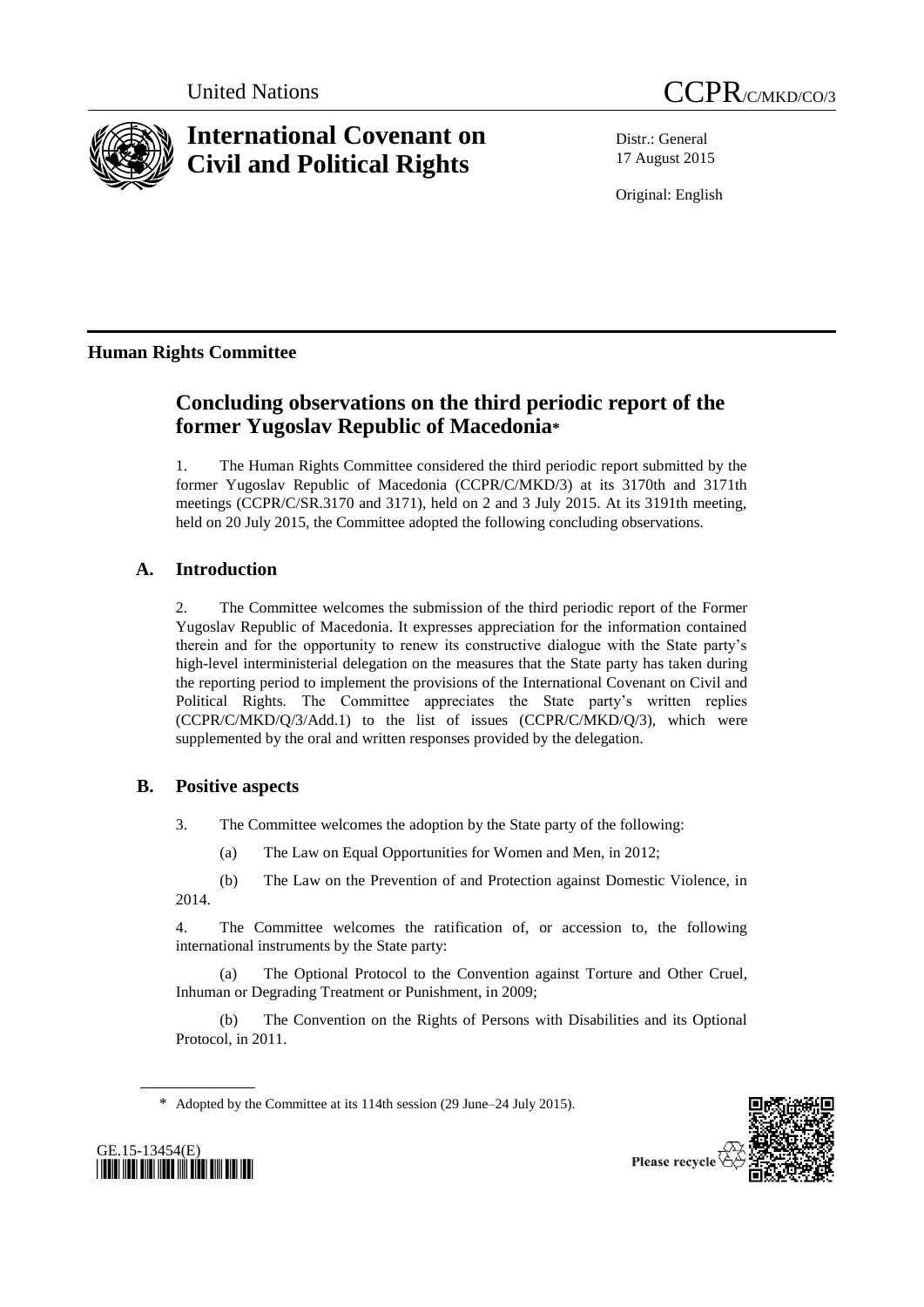### **C. Principal subjects of concern and recommendations**

#### **Office of the Ombudsman**

5. The Committee is concerned that the draft amendments to the Law on the Ombudsman do not fully comply with the principles relating to the status of national institutions for the promotion and protection of human rights (Paris Principles) and that the Ombudsman lacks the human and financial resources necessary to carry out its mandate. The Committee is also concerned about the limited follow-up to and implementation of the Ombudsman's recommendations by the State party (art. 2).

**The State party should ensure that the draft amendments to the Law on the Ombudsman are in line with the Paris Principles (General Assembly resolution 48/134, annex). It should also provide the Office of the Ombudsman with the human and financial resources necessary to ensure that it can effectively and independently implement its mandate. The State party should intensify its efforts in responding diligently and promptly to the Ombudsman's recommendations.**

#### **Absence of complaints under the Optional Protocol to the Covenant**

6. While noting that the State party ratified the Optional Protocol to the Covenant in 1994, the Committee is concerned that the absence so far of any complaints registered under this procedure may indicate a lack of awareness of it (art. 2).

**The State party should take the measures necessary to raise awareness of the complaints procedure under the Optional Protocol. It should also establish mechanisms to facilitate the implementation of the Committee's future Views, so as to guarantee the right to an effective remedy, as established in article 2 (3) of the Covenant.**

#### **Sexual orientation and gender identity**

7. The Committee is concerned that the Law on the Prevention of and Protection against Discrimination does not explicitly prohibit discrimination on the basis of sexual orientation and gender identity. The Committee is also concerned about the prevalence of stereotypes and prejudice against lesbian, gay, bisexual, transgender and intersex persons. In this regard, it is particularly concerned about reports of acts of violence against such persons and at reports of a lack of effective investigations and prosecutions (arts. 2 and 26).

**The State party should amend its Law on the Prevention of and Protection against Discrimination with a view to explicitly prohibiting discrimination on the basis of sexual orientation and gender identity. The State party should intensify its efforts to combat stereotypes and prejudice against lesbian, gay, bisexual, transgender and intersex persons, including by:**

(a) **Organizing awareness-raising campaigns aimed at the general public;** 

(b) **Providing appropriate training to public officials so as to put an end to the social stigmatization of lesbian, gay, bisexual, transgender and intersex persons;**

Ensuring that all reports of violence against lesbian, gay, bisexual, **transgender and intersex persons are effectively investigated and that perpetrators of violence on the grounds of sexual orientation are prosecuted and sanctioned.**

#### **Discrimination against Roma**

8. While welcoming the efforts made by the State party to eliminate discrimination against Roma, including the adoption of a revised strategy for the period 2014–2020, the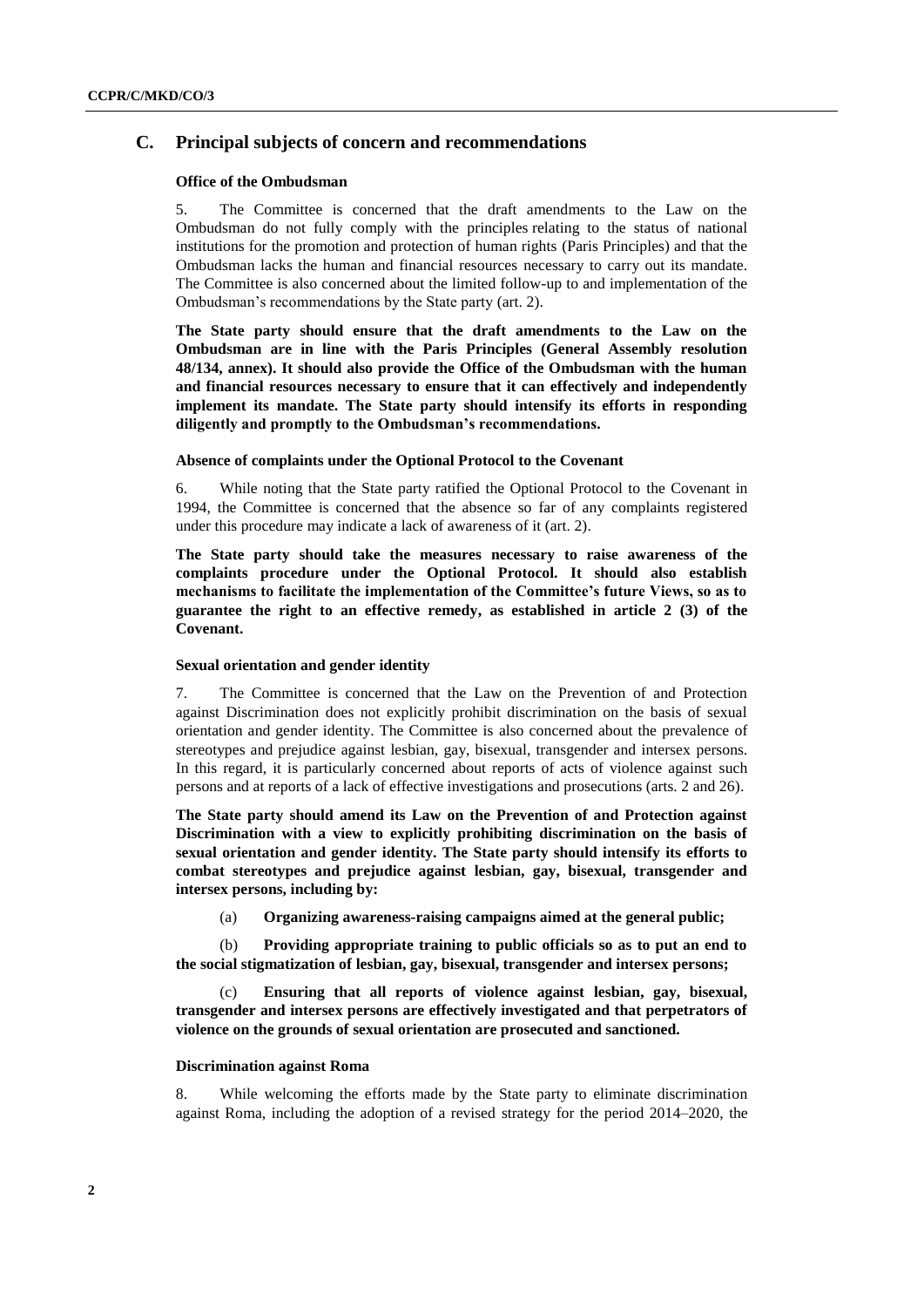Committee remains concerned about the low participation of Roma individuals in public life and decision-making processes (arts. 2 and 27).

**The State party should allocate additional resources to put into effect all plans designed to remove obstacles to the practical exercise by Roma of their rights under the Covenant. The State party should also take measures to increase participation of Roma in public life and decision-making processes.**

#### **Participation of women**

9. While welcoming the measures taken by the State party to enhance the participation of women in the labour market and public life, the Committee remains concerned about the low representation of women in the political and public sectors, particularly in decisionmaking positions. It is also concerned about the persistent wage gap between women and men and the prevalence of gender biases and stereotypes in the State party (art. 3).

**The State party should further strengthen its efforts to increase the participation of women in the political and public sectors, particularly in decision-making positions and, if necessary, through appropriate temporary special measures to give full effect to the provisions of the Covenant. The State party should also take concrete measures to close the wage gap between men and women and eliminate gender biases and stereotypes on the role and responsibilities of men and women in the family and society.**

#### **Domestic violence against women and children**

10. While noting the measures taken by the State party to prevent violence against women and children, the Committee remains concerned about the lack of information on sanctions imposed on perpetrators, as well as on remedies provided to victims. The Committee is particularly concerned that unmarried mothers who are between 16 and 18 years old and who are victims of domestic violence have no right to stay in shelters owing to their status as unaccompanied minors. (arts. 7, 23 and 24).

#### **The State party should:**

(a) **Ensure that cases of domestic violence are thoroughly investigated, that perpetrators are prosecuted and, if convicted, punished with appropriate sanctions, and that victims have access to effective remedies and means of protection, including an adequate number of shelters available in all parts of the country;**

(b) **Eliminate violence against women and children and consider recognizing violence against women and children as a specific criminal act in the Penal Code;**

(c) **Take concrete measures to ensure access to specialized assistance to all victims of domestic violence, particularly to unmarried mothers who are between 16 and 18 years old;**

(d) **Continue carrying out awareness-raising campaigns to sensitize the population on the prevention of and protection against domestic violence;**

(e) **Organize training sessions for local authorities and law enforcement officials, as well as social workers and medical personnel, on how to detect and adequately advise victims of domestic violence.**

#### **Voluntary termination of pregnancy**

11. The Committee is concerned about reports that the State party has conducted antiabortion campaigns over a number of years, which has had the effect of stigmatizing those who undergo abortions and may prompt some women to seek to undergo clandestine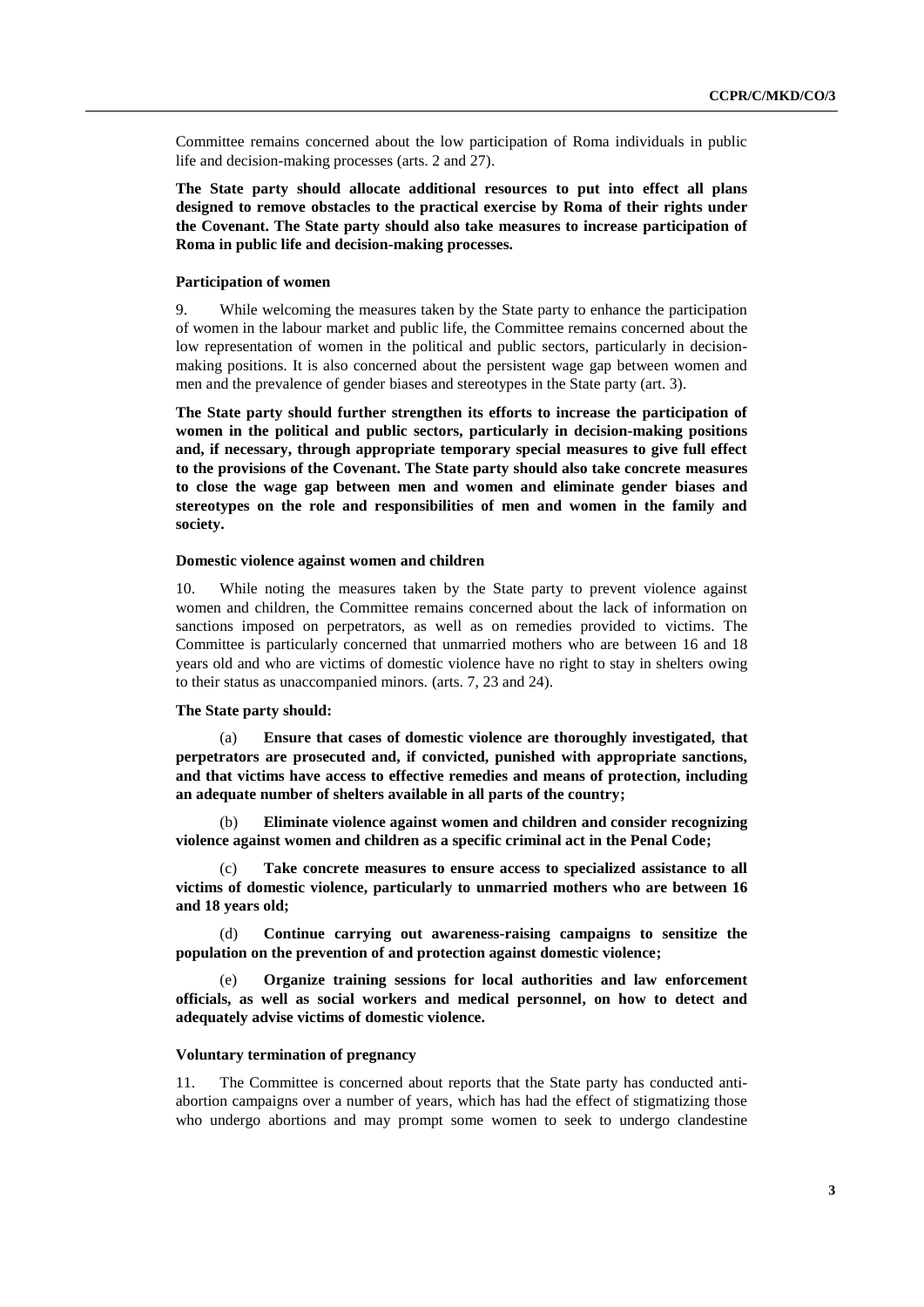abortions that are unsafe, putting their lives and health at risk. In this context, the Committee is also concerned that the conditions introduced in the Law on Termination of Pregnancy of 2013 may cumulatively limit access to legal abortions (arts. 3, 6, 7 and 17).

**The State party should avoid pursuing any further campaigns used to stigmatize those who undergo abortions. It should take concrete measures, including amending the Law on Termination of Pregnancy, to eliminate all procedural barriers that could lead women to resort to illegal abortions, which could put their lives and health at risk.** 

#### **Torture and excessive use of force by law enforcement officials**

12. The Committee is concerned about reports of police brutality and excessive use of force by law enforcement officials, particularly against Roma and members of other minorities. It is also concerned about reports of ill-treatment and torture by prison staff in detention facilities. The Committee is also concerned about the lack of investigation of and prosecution for crimes committed by law enforcement personnel. (arts. 2, 7 and 9).

**The State party should strengthen its efforts to eliminate police brutality and the excessive use of force by law enforcement officials and ensure that the police force receives quality professional training that includes full respect for human rights. The State party should also ensure that cases of torture and excessive use of force by law enforcement officials are systematically investigated, that the perpetrators are prosecuted and punished and that appropriate compensation is awarded to the victims.**

#### **Conditions of detention**

13. The Committee is concerned about reports of poor living conditions in detention facilities, including a high rate of overcrowding, security concerns and poor sanitary and health conditions (art. 10).

**The State party should strengthen its efforts to improve the living conditions in detention facilities on a sustainable basis with regard to access to adequate health-care services and sanitary conditions, with a view to achieving full compliance with the requirements of article 10. It should also take measures to reduce overcrowding, including by using alternatives to detention.**

#### **Administration of justice**

14. The Committee is concerned about shortcomings in the independence of the judiciary, including in the procedure of appointment and promotion and discipline of judges and allegations of political interference over certain court proceedings. It is also concerned about undue delays in trial procedures, in particular in first instance and administrative courts, which have resulted in a substantial backlog of court cases (art. 14).

#### **The State party should:**

Reinforce measures to guarantee and protect the full independence and **impartiality of the judiciary by ensuring that judiciaries operate without pressure and interference from the executive power or other outside influences;** 

(b) **Ensure that the appointment and promotion of judges is made in accordance with objective criteria of competence and merit and that dismissal of judges takes place with full respect for due process and on the basis of predetermination of the causes for dismissal;**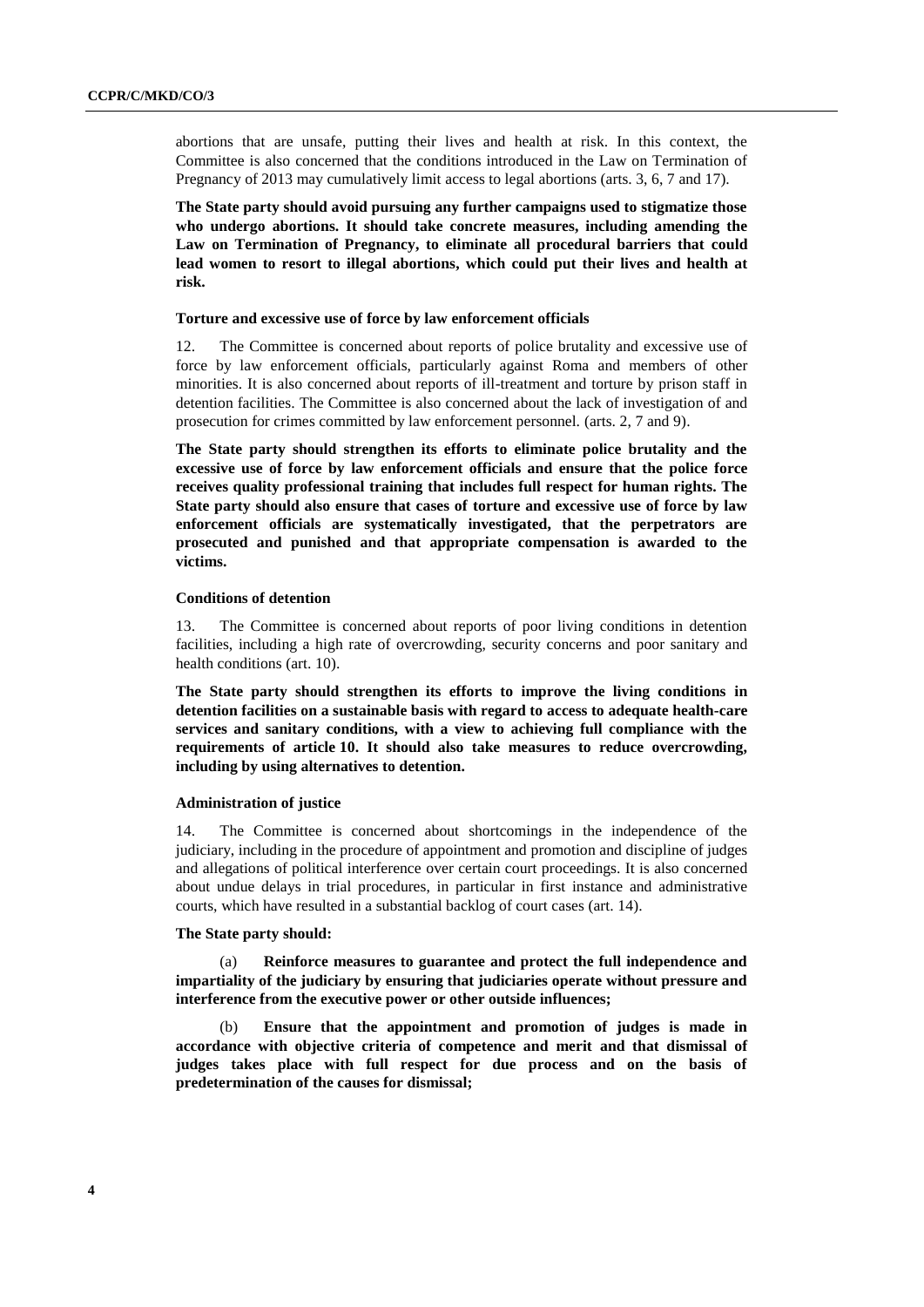(c) **Ensure the right to a fair trial without undue delay in line with article 14 of the Covenant;**

(d) **Improve the functioning of the judicial system, including by increasing the number of qualified and professionally trained judicial personnel.**

#### **Trafficking in human beings**

15. The Committee regrets the lack of information on measures taken to combat trafficking in human beings for the purposes of forced labour and sexual exploitation. The Committee is also concerned about the low number of identified victims of trafficking and about the fact that the majority of those identified are children. It is also concerned at the lack of information on the number of reported cases, investigations and prosecutions initiated and actual convictions (art. 8).

**The State party should take measures to combat trafficking in persons, systematically and vigorously investigate and prosecute perpetrators and ensure that, when convicted, they are adequately sanctioned. The State party should intensify its efforts to guarantee adequate protection, reparation and compensation to victims, including rehabilitation.** 

#### **Freedom of movement**

16. The Committee is concerned about the fact that between 2011 and the end of 2014, thousands of State party nationals were denied exit from the territory of the State party and about allegations of ethnic profiling, particularly of Roma, limiting freedom of movement across the State party's borders (art. 12).

#### **The State party should take measures to ensure that the right to freedom of movement in the State party is fully respected, in compliance with article 12 of the Covenant.**

#### **Non-discrimination and the rights of refugees and asylum seekers**

17. The Committee is concerned that conditions of detention for migrants and asylum seekers, including in the Reception Centre for Foreigners (Gazi Baba), are inhuman and degrading, and include overcrowding and inadequate sanitary conditions and health-care services. It is also concerned that although the Law on Foreigners (arts. 112 and 113) stipulates that unaccompanied minors should be separated from adults and have guardians assigned to them, the Law is not always implemented. The Committee is further concerned about the reported practice of denying or revoking the authorizations extended to refugees and asylum seekers on the grounds of a threat to national security, a practice that reportedly results in expulsions to countries where the individuals concerned might be exposed to the death penalty and/or violations of articles 7 and 9 of the Covenant (arts. 2, 7, 10 and 24).

#### **The State party should:**

(a) **Ensure that detention of asylum seekers, irregular migrants and refugees is used only as a measure of last resort and for the shortest possible period of time, and that alternatives to detention are available in law and implemented in practice;** 

(b) **End as a matter of urgency the detention of unaccompanied minors, except as a measure of last resort and for the shortest possible period of time. The State party should, without delay, find alternative accommodation for unaccompanied minors so that they are not detained in the same facilities as adults and ensure that guardians are appointed without delay to provide legal, social, medical and psychosocial assistance;**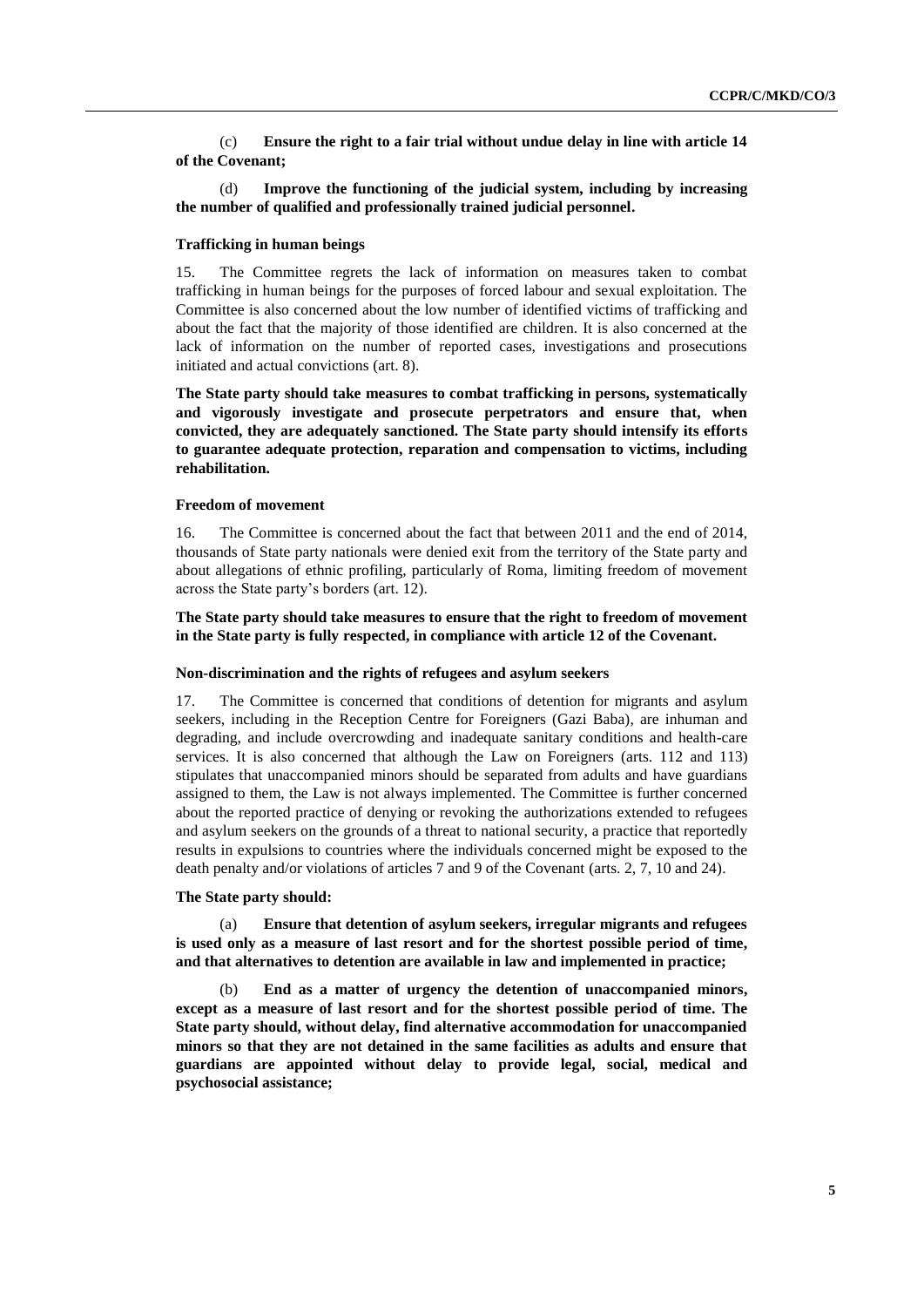(c) **Strengthen its efforts to improve the living conditions in detention centres for migrants and asylum seekers, including in the Reception Centre for Foreigners (Gazi Baba) by providing adequate health-care services and sanitary conditions. It should also take concrete measures to reduce overcrowding, including by using alternatives to detention;** 

(d) **Respect the principle of non-refoulement by ensuring that asylum seekers are neither extradited, deported nor expelled to a country where there are substantial grounds for believing that there is a real risk of irreparable harm, such as that contemplated under articles 6 and 7 of the Covenant.** 

#### **Freedom of expression and association**

18. The Committee is concerned about the selective allocation of public funds to media outlets and about the lack of independence of the State broadcasting council (Council of the Agency for Audio and Audiovisual Media Services), reportedly as a result of the introduction of Government-appointed members in this body. The Committee is also concerned about reports that journalists have been repeatedly subjected to surveillance, threatened, attacked and detained. Lastly, it is particularly concerned at information received about the spread of impunity for harassment and acts of violence against journalists (arts. 19 and 22).

**The State party should take the steps necessary to ensure that any restrictions to the freedom of expression fully comply with the strict requirements of article 19 (3) of the Covenant, as further developed in the Committee's general comment No. 34. The State party should ensure the full enjoyment by all of the freedom of expression and association, and protect journalists and others who exercise these rights from harassment, intimidation and violence. It should also investigate without further delay such cases and prosecute those responsible.**

#### **Freedom of assembly**

19. The Committee is concerned about reports that the demonstration that took place in Skopje on 5 May 2015 was dispersed by the police resorting to excessive violence against demonstrators and journalists, and that dozens of demonstrators were arrested and in some cases held in pretrial detention notwithstanding their lack of a criminal record and the relatively light nature of the charges brought against them (art. 21).

**The State party should effectively investigate all allegations of police violence against journalists and demonstrators in connection with the events of 5 May 2015. The State party should always attempt to resort to alternatives to detention in cases involving individuals who do not present a risk to public safety and should consider the impact of implementing its criminal laws against demonstrators on its duty to facilitate the right of peaceful assembly.**

#### **Birth registration and identity documents**

20. The Committee is concerned at the slow progress made in retroactively identifying cases of children who have not been registered and do not have identity documents and in issuing birth registration upon birth. It is also concerned about the lack of information on how failure to register newborns and obtain birth certificates affects the ability to access to health, education and other public services (art. 24).

**The State party should accelerate its efforts to identify children whose birth has not been registered and children without identity documents and to ensure the retroactive registration of births and the issuance of documents for those children. It should also ensure that children without identity documents are not refused access to health,**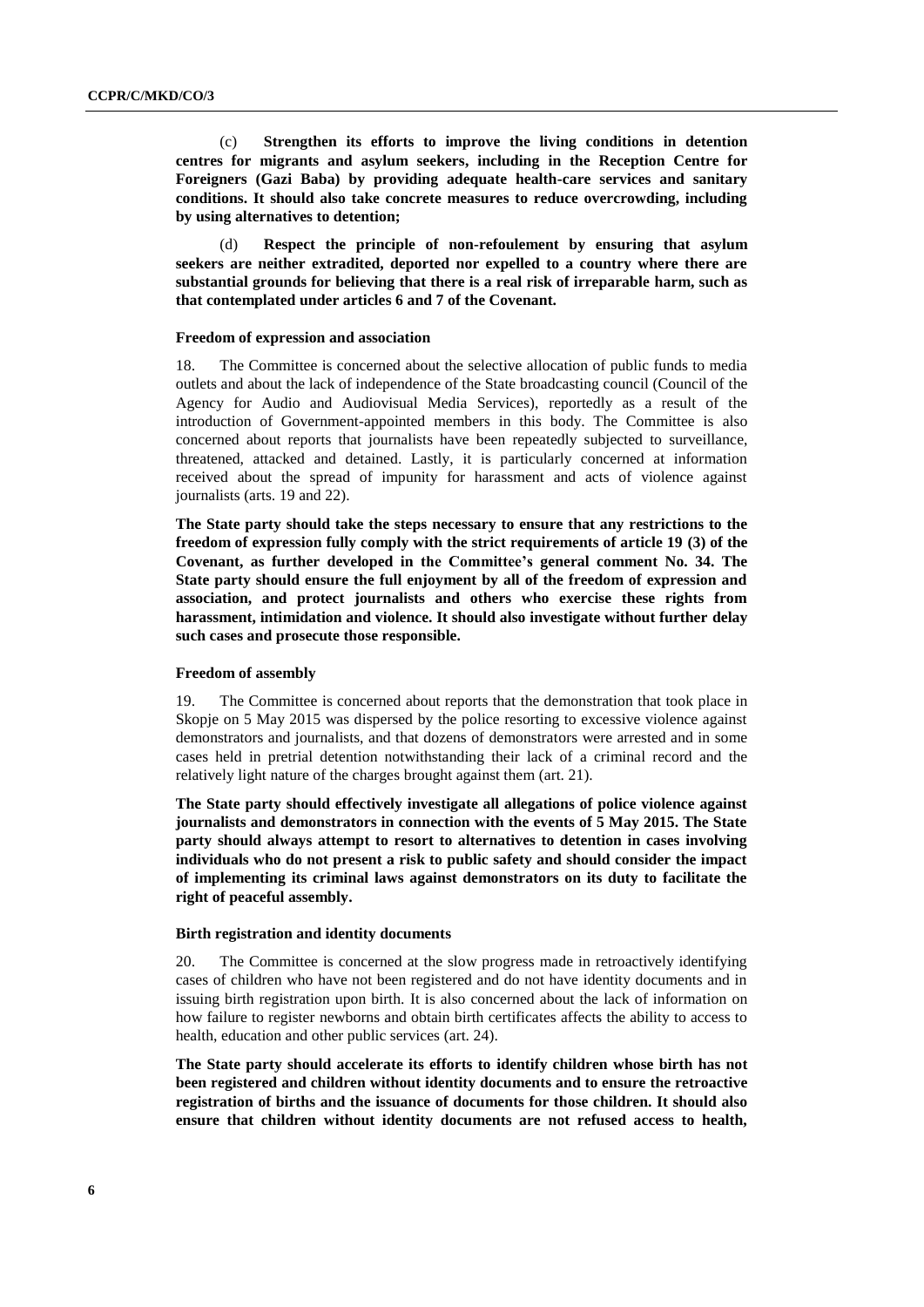**education and other public services. The State party should strengthen its efforts to ensure birth registration and the provision of birth certificates for all children, particularly in rural areas, through interventions such as awareness-raising programmes and by simplifying registration procedures.**

#### **Rights of the child**

21. The Committee is concerned that institutional and de facto discrimination against children persists in the State party, particularly children who are members of minority communities and children who are held in correctional institutions. The Committee is particularly concerned about reports of increasing drug use by children and the lack of relevant treatment and resocialization programmes (arts. 2, 24 and 27).

**The State party should take measures to eliminate all forms of institutional and de facto discrimination against children, particularly children who are members of minority communities and children who are held in correctional institutions. It should ensure that drug-prevention and rehabilitation programmes are available to all children.** 

#### **Political rights**

22. While noting the measures taken by the State party to complete the electoral list, including by updating the voters list four times a year, the Committee remains concerned about reports that persons with disabilities and persons held in detention facilities have been unable to exercise their voting rights owing to administrative obstacles (art. 25).

**The State party should ensure that voting rights are made accessible to all citizens, including persons with disabilities and persons deprived of their liberty. The State party should also take measures to rectify all administrative obstacles to ensure the equal and full voting rights of all citizens.**

#### **Mass surveillance of communications**

23. The Committee is concerned about reports that thousands of State party nationals, including opposition politicians and journalists, have been allegedly subjected to wiretapping by the security services, potentially affecting their rights to freedom of expression and privacy. The Committee is also concerned that individuals who have been subjected to unlawful surveillance are not systematically informed thereof and therefore are not in a position to gain access to adequate legal remedies (arts. 2, 17 and 19).

**The State party should take all measures necessary to ensure that its surveillance activities conform to its obligations under the Covenant, including article 17. In particular, measures should be taken to ensure that any interference with the right to privacy complies with the principles of legality, proportionality and necessity. It should also ensure that persons who are unlawfully monitored are systematically informed thereof and have access to adequate remedies.**

#### **Dissemination of information relating to the Covenant**

24. The State party should widely disseminate the Covenant, the two Optional Protocols to the Covenant, the text of its third periodic report, the written replies to the list of issues drawn up by the Committee and the present concluding observations among the judicial, legislative and administrative authorities, civil society and non-governmental organizations operating in the country, as well as the general public.

25. In accordance with rule 71, paragraph 5, of the Committee's rules of procedure, the State party should provide, within one year, relevant information on its implementation of